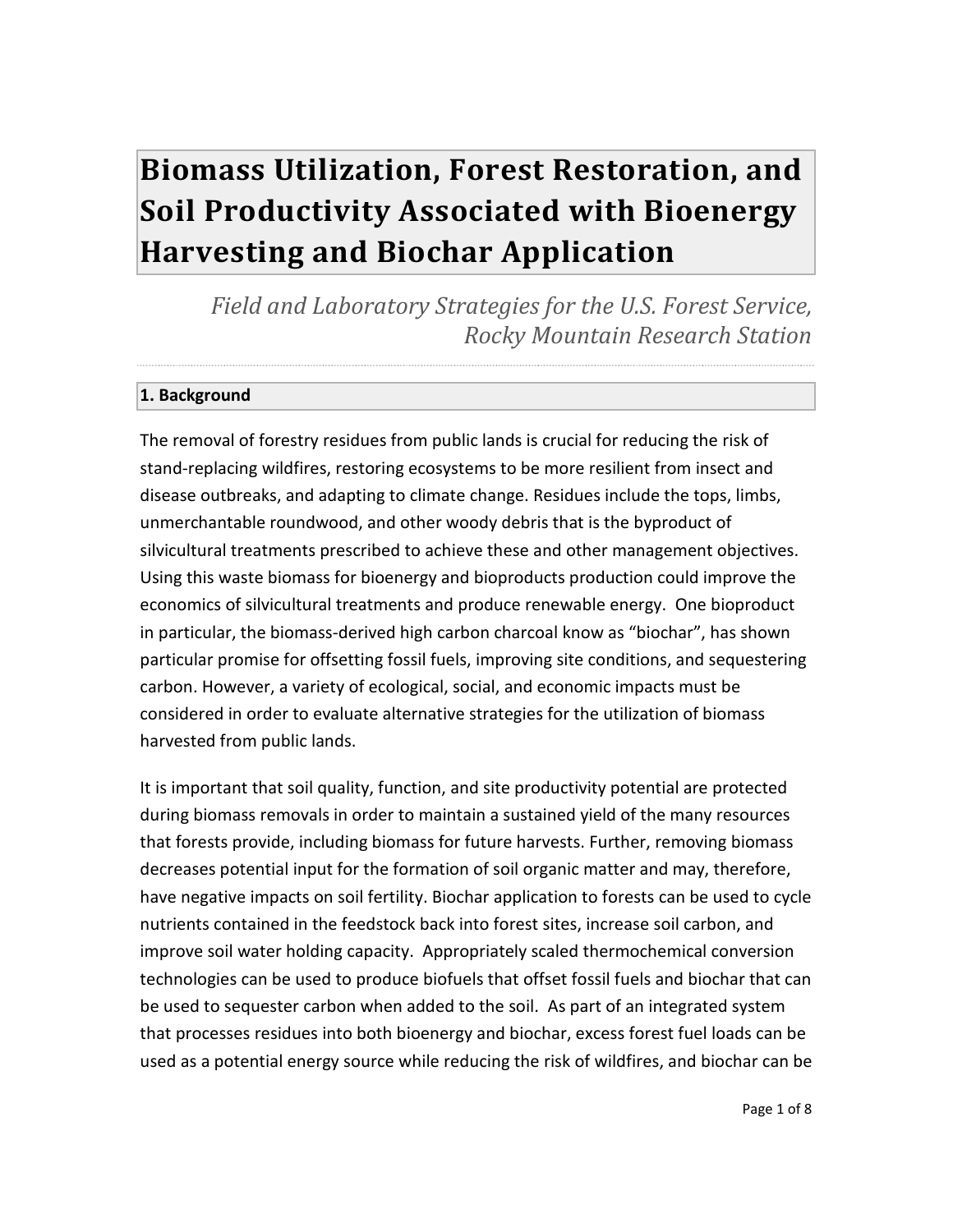used to increase soil carbon and improve soil quality. However, the ecological impacts of these activities have not been adequately quantified in forest systems.

It is also critically important that utilization of waste biomass from forest treatments generate greater benefits and/or lower costs than current residue disposal strategies, including on-site burning. In this case, the assessment of benefits and costs includes both market values, such as increasing revenues from the sale of biomass to offset treatment costs, and non-market values, such as reducing the carbon footprint of forest management activities. Such assessment takes place at a variety of scales, from standlevel financial considerations to regional and national level objectives, including Forest Service commitments to climate change adaptation and mitigation. From an economic standpoint, biomass utilization has the potential to generate net benefits by reducing air pollution, offsetting fossil fuel emissions, sequestering carbon in the soil, and generating revenue from residues that often have high disposal costs. Because facilities that use forest biomass as raw material tend to be located close to forest resources, utilization also has the potential to support local economic activity, including new bioenergy and bioproducts industry.

#### *2. Goals*

**2.1 Biomass utilization and soil productivity:** Our goal is to assess the impact of woody biomass removal on sustained forest production. Woody biomass from western conifer forests is viewed as a potential source of feedstock for biofuel using thermochemical or biochemical conversion processes. There are numerous advantages to removing a portion of net forest growth, including protection from wildfires, pests and disease, as well as acclimating to climate change. Conversely, it is possible to remove too much biomass and degrade a site's future productivity potential. As the biofuel industry expands, demand for woody biomass will increase. Knowing the impacts of biomass extraction is critical to providing renewable forest resources without degrading site productivity. Attaining that balance is necessary to provide future generations with all of the goods and services that we have traditionally enjoyed from our National Forests. Understanding the ecological limits of biomass removal, as well as viable strategies to compensate for removals, must be a basis for any biofuel production approach that extracts biomass from native forest production systems. RMRS is considering the effects of various levels of biomass removal on soil physical, chemical, and biological properties and incorporates various ameliorative treatments, including slash retention, site fertilization, and biochar soil amendment.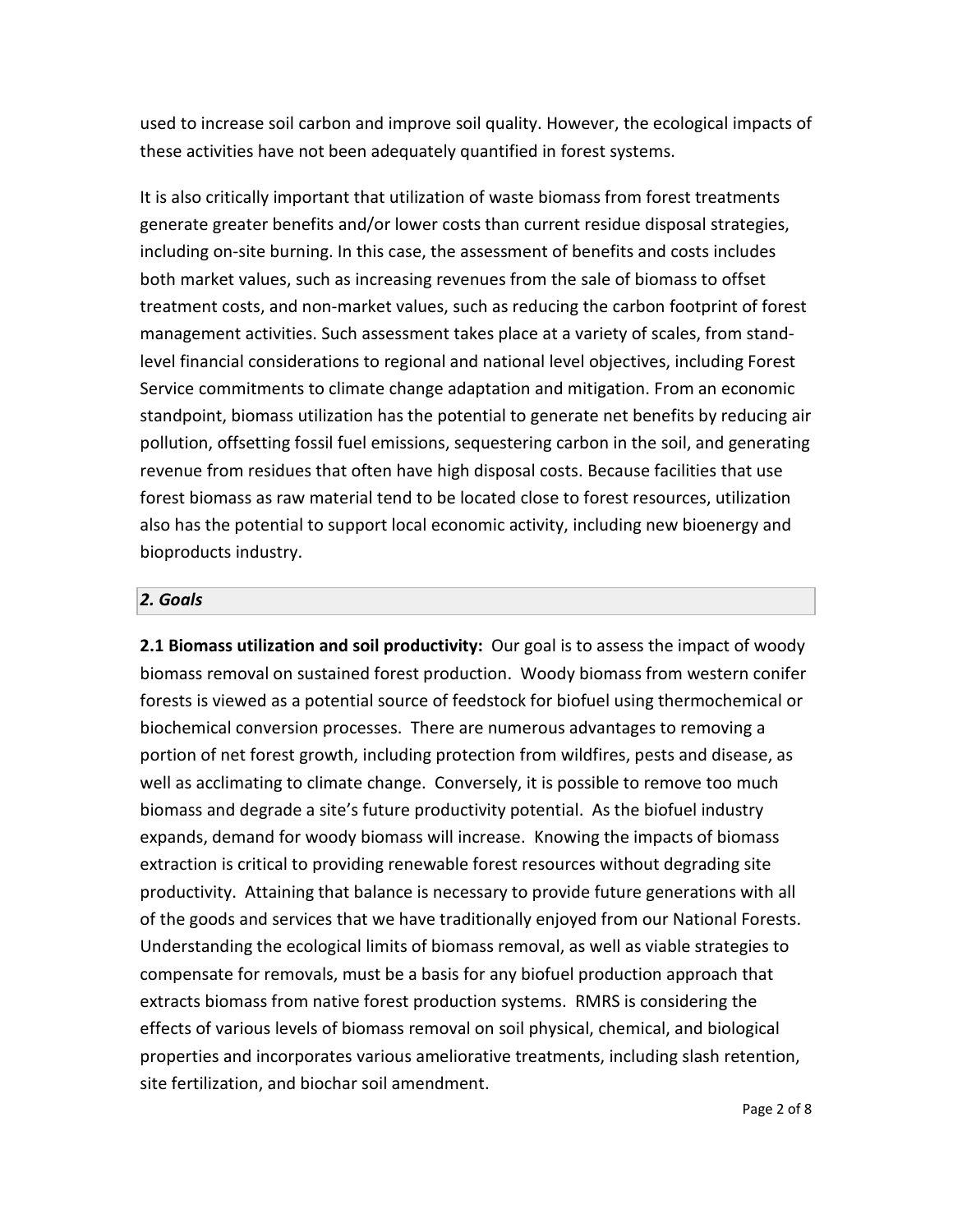While there is an abundance of literature that demonstrates the importance of standing and down coarse woody debris to provide habitat for vertebrate species, there is little information on small life forms associated with fine woody debris. In addition, few studies have quantified site-specific amounts of woody debris needed to maintain specific populations. Harvest of slash and other woody biomass for bioenergy decreases the amount of wood on forest landscapes and changes the above-and belowground physical, chemical, and biological properties. Understanding the balance between harvesting and retention levels, including remediation from adding biochar or fertilizer, and developing guidelines to maintain species diversity are the critical points of our research.

**2.2 Biochar additions** – Our goal is to evaluate the effects of additions of biochar to forest soils and determine the conditions under which biochar soil additions improve or are detrimental to soil quality, function, and site productivity. Biochar is a granular, carbon-rich substance derived from biogenic feedstocks, including forest biomass. Its particulate form resists decomposition and therefore persists in the environment. Biochar can be a byproduct of creating bioenergy from biomass (e.g., a byproduct of gasification) or it can be a primary product manufactured specifically for emerging markets. In either case, adding value to biochar output can improve the overall efficiency of bioenergy production. Biochar has potential to be used to filter liquids and gases, can serve as a base product for the production of nitrogen fertilizer, and can be used in the manufacture of a wide range of industrial chemicals and products. It can also be used to improve forest productivity by increasing water-holding capacity, reducing bulk density, and providing cation exchange sites. Biochar derived from forest feedstock (e.g., fire salvage or mixed conifer slash) commonly has a pH that ranges from 7.5-8.0, has a relatively high C:N ratio (150-200), and has been shown to contain macro- or micro-nutrients similar to those naturally occurring in live trees. Additionally, bulk or pelletized biochar could be used in native plant nurseries as a replacement for vermiculite and as a method of sequestering carbon during planting. These properties make it a good candidate for improving the properties of forest soils, but there are many knowledge gaps related to this use of biochar.

**2.3 The economics of biomass utilization:** Our goal is to quantify the conditions under which biomass utilization delivers the greatest net benefits to society, including both market and non-market benefits, with an emphasis on evaluating advanced conversion technologies used to process forest biomass. Though pyrolysis of woody biomass has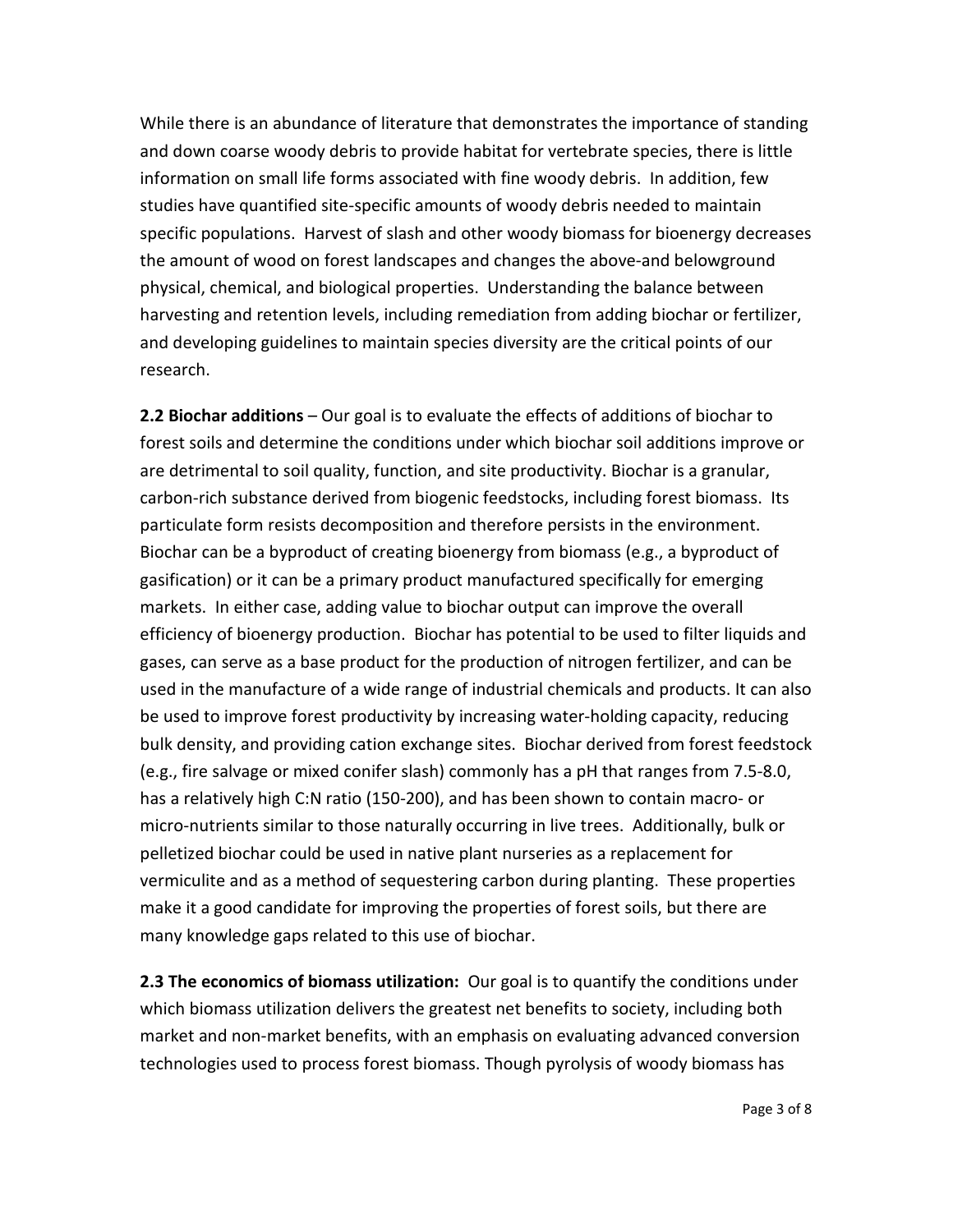been used for thousands of years to make charcoal, many of the advanced thermochemical technologies currently being developed to convert biomass into heat, biochar, liquid fuels (e.g., pyrolysis oil), and gases used for fuel and chemical production have never been used commercially in the forest sector. Relatively little scientific information is available to characterize the products they produce, their emissions and other environmental impacts, and their financial and economic viability. There is a high degree of uncertainty associated with investment in this emerging sector of the economy. We are working to provide new knowledge to guide the sustainable use of biomass for bioenergy and bioproducts and to reduce the uncertainty for stakeholders involved in making decisions about biomass utilization and investments in new technologies.

An important aspect of the non-market benefits and costs is the effect of forest biomass utilization on reducing greenhouse gas and particulate matter emissions. Our goal in this research is to quantify the greenhouse gas and particulate matter emissions associated with collecting or harvesting, comminuting, hauling, and utilizing forest biomass as a feedstock in various types of bioenergy facilities. These results will be compared with the alternative of not utilizing forest biomass and instead using various fossil fuels to produce the equivalent amount useable energy. The amount that fossil fuel consumption can be reduced by sustainable utilization of forest biomass to produce energy products and the resulting effects on greenhouse gas and particulate matter emissions is important information for informing managers, stakeholders and public policy regarding the use of forest resources for energy production.

## *3. Strategies and Objectives*

# **3.1 RMRS Strategy to address the ecological sustainability of biomass harvest and biochar application**

Our approach to defining best management practices for harvesting and residual coarse and fine woody debris and the application of biochar will meet the following objectives:

**Objective 1.** Establish long-term soil monitoring plots that include various levels of downed woody biomass and amendment treatments designed to mitigate impacts of biomass removal.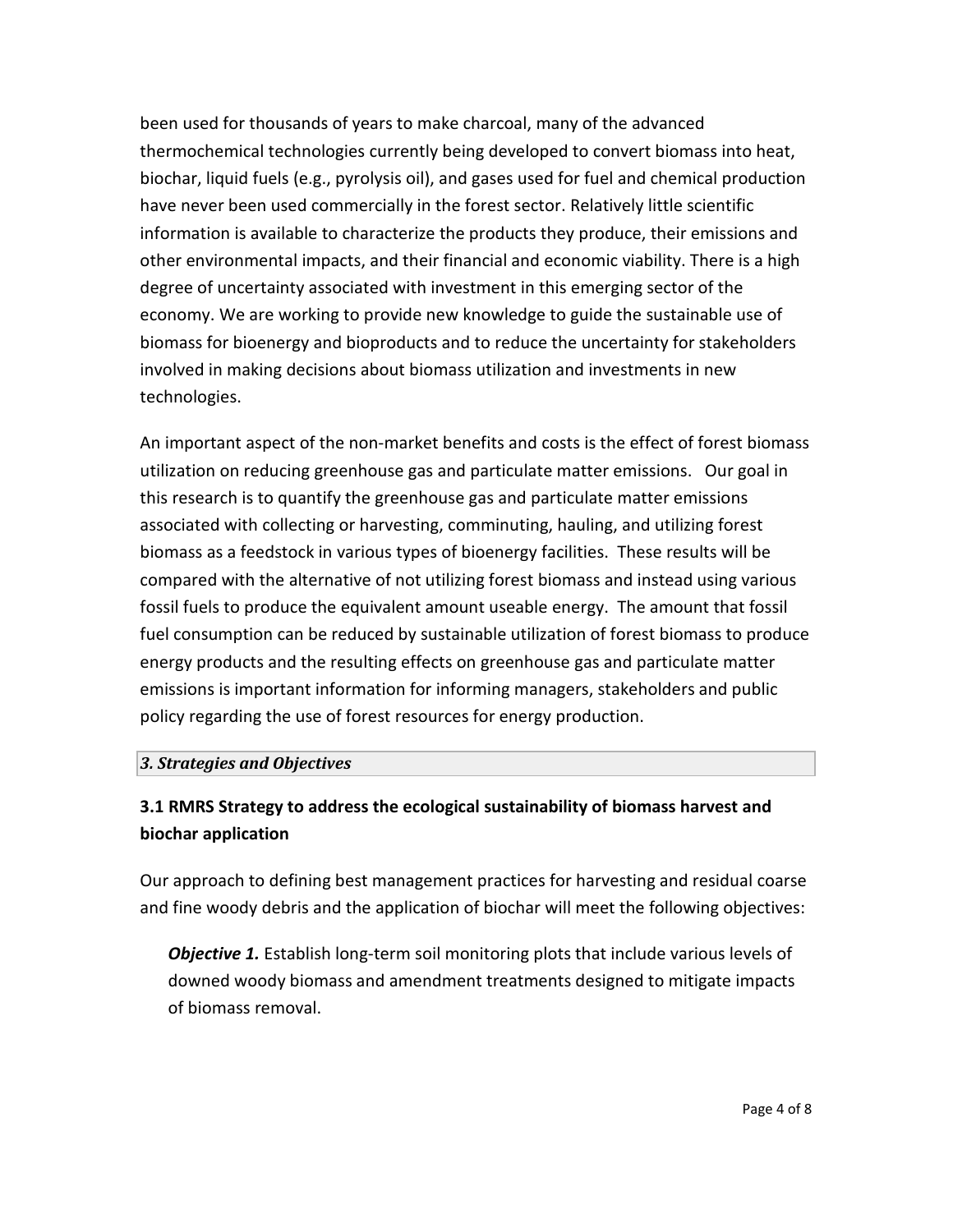*Objective 2.* Quantify energy, carbon and nutrients taken from overstocked forest sites during biomass removal and determine mitigation potential for amendment treatments.

*Objective 3.* Compare growth response of retained trees and soil physiochemical attributes, including 'natural' (i.e., wildfire generated) black carbon levels, among treatments.

*Objective 4.* Monitor above- and belowground woody biomass decomposition rates among treatments using standardized wood stakes.

*Objective 5.* Establish leaching rates of biochar through various forest soils and determine field-site potential for individual biochars.

These objectives will be met on all field sites by a standardized set of treatments that include leaving slash, removing slash, adding biochar at the same level that slash is removed, adding biochar at an elevated rate to push an ecosystem response, and fertilizer additions.

# **3.2 RMRS Strategy to address the economics of biomass utilization**

Our approach to quantifying the economic tradeoffs of biomass utilization involves three general areas of research: supply chain research, spatial biomass supply modeling, and the economic evaluation of specific thermochemical conversion technologies. Research in these areas is designed to meet the following objectives:

*Objective 6.* Understand the productivity, costs, and financial performance of alternative methods for harvesting and delivering biomass from the forest to end users using operations and supply chain research.

*Objective 7.* Use this new knowledge to develop novel biomass supply systems and improve existing biomass supply chains by making them more efficient, allowing forest managers to treat more acres at lower cost.

*Objective 8.* Develop landscape-level forest biomass supply models to predict biomass flows under alternative economic conditions and understand the scales of utilization that match specific treatment regimes (i.e., harvest levels).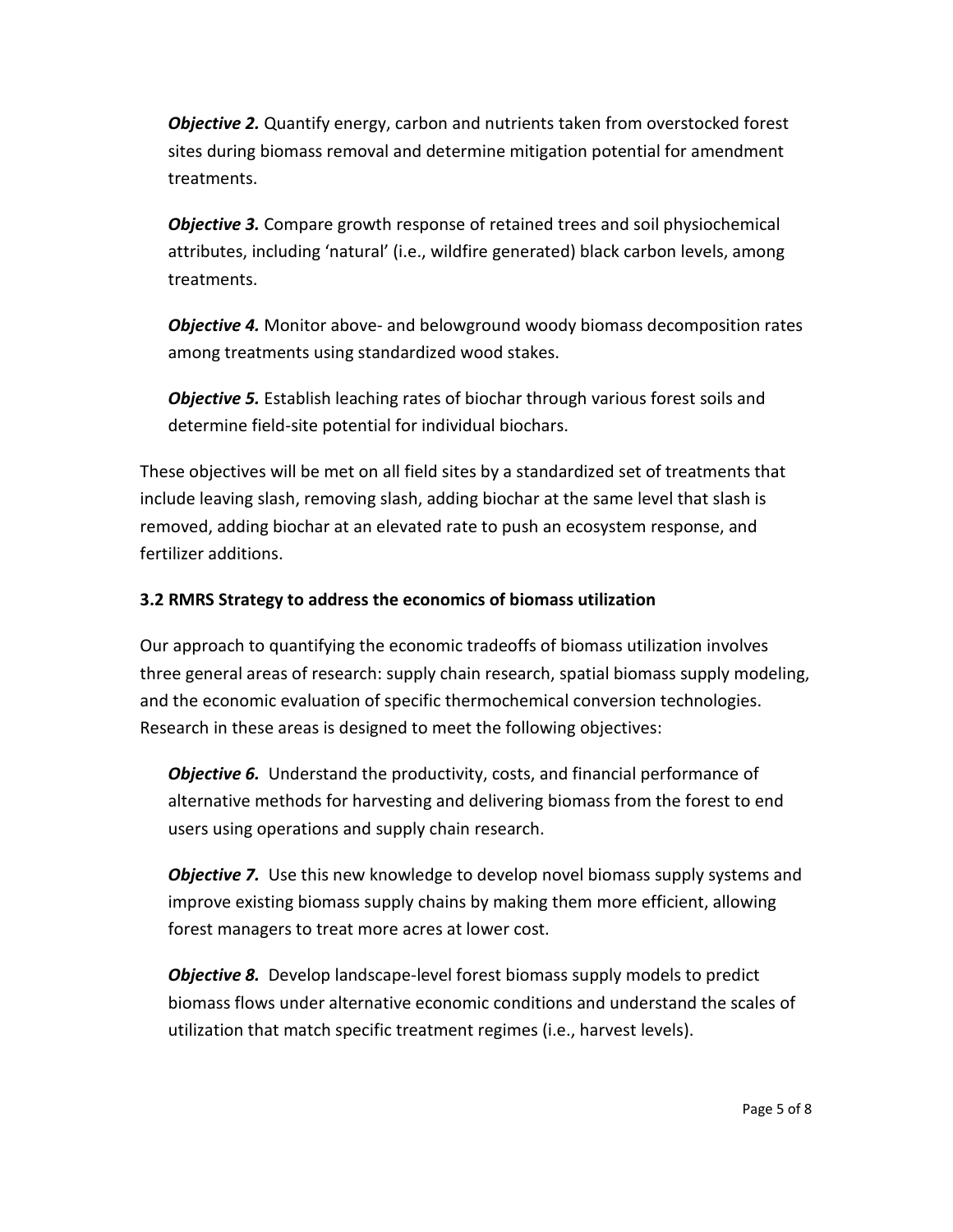*Objective 9.* Partner with industry and technology firms to evaluate alternative thermochemical biomass conversion technologies with regards to the products they produce, their financial performance in various forest sector settings, and their environmental impacts.

**Objective 10.** Use information from these studies to construct empirically-grounded financial and economic models for advanced biomass conversion technologies.

*Objective 11.* Quantify the environmental tradeoffs of alternative biomass utilization scenarios, including air pollution, greenhouse gas emissions, energy balance, and carbon footprint.

*Objective 12.* Provide useful information to stakeholders and decision makers regarding biomass utilization and biomass conversion technologies.

## *4. Recent and Current Research*

RMRS scientists are leading a number of recently completed and ongoing projects under this strategy to accomplish these goals and objectives. These projects include a wide range of funding agencies, partners, and locations. Completed projects are marked with an asterisk (\*).

- Maintaining soil productivity after thinning by applying biochar, fertilization, and woody biomass. Funded by National Fire Plan (NFP) and United States Department of Agriculture (USDA) Forest Service Research and Development (FS R&D).
- Improving wildlife forage plots by soil amendments of biochar. Funded by USDA-FS Region 6.
- Using biochar to filter water and sediment from roads. Funded by USDA-FS Region 6 and Federal Highway Board.
- Biochar amendment impact on belowground soil physical, chemical, and biological properties. Funded by Funded by American Recovery and Reinvestment Act (ARRA).
- Leaching properties of biochar in forest and agricultural soil.\* Funded by ARRA.
- Using biochar to reduce compaction and invasive plants during forest road obliteration. Funded by USDS-FS Helena National Forest
- Sustainability of forest biomass removals. Funded by Funded by ARRA.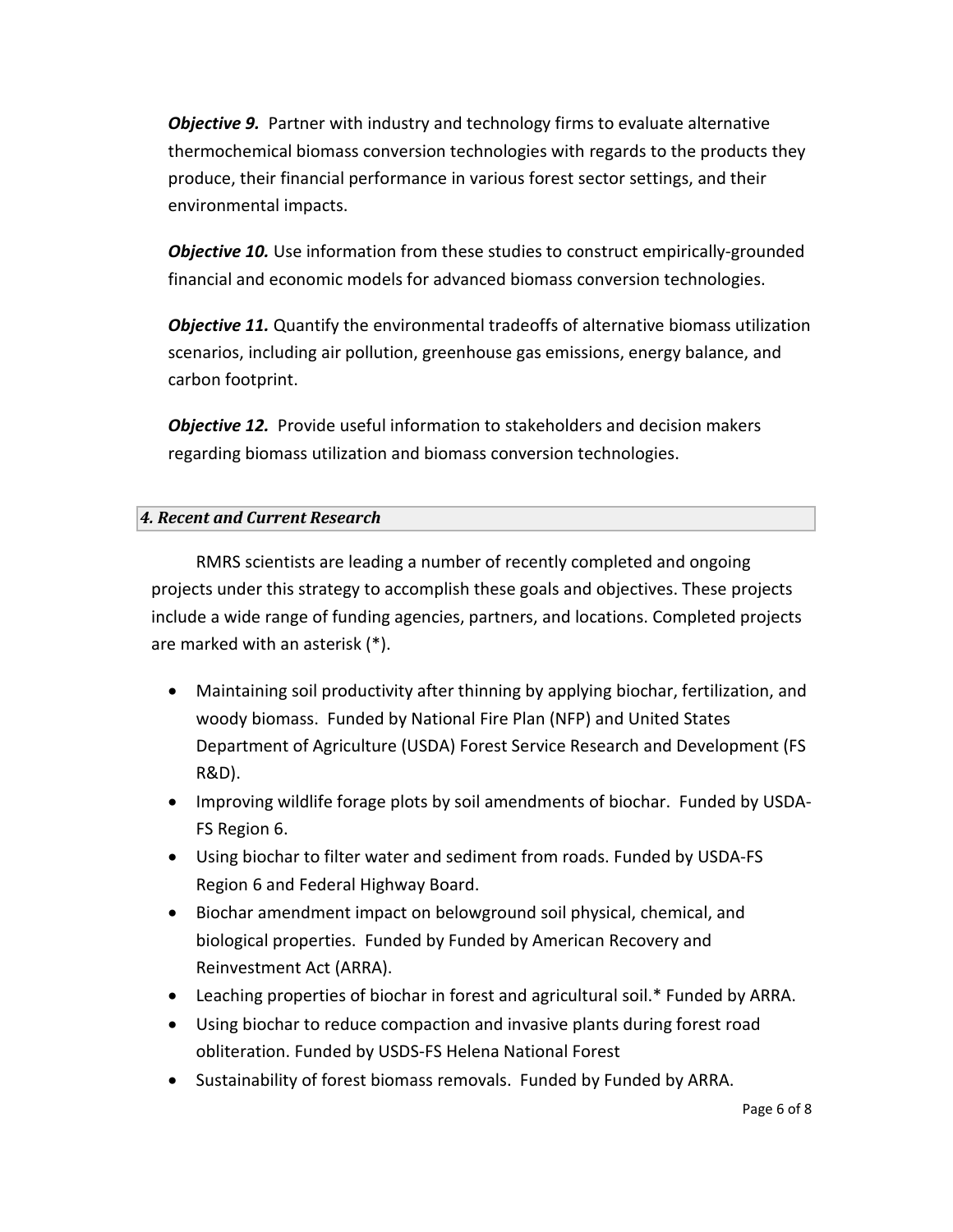- Hydrophobicity of biochar on forest soils.\* Funded by NFP and FS R&D.
- Amending degraded agricultural lands with biochar to improve growing conditions and yield. Funded by USDA-FS Region 6.
- Using biochar to replace vermiculite in tree seedling nurseries. Funded by FS R&D and USDA-FS State and Private Forestry (SPF).
- Pelletizing biochar to facilitate application on forest sites.\* Funded by ARRA.
- Integration of Biofuels and Bioproducts Production into Forest Products Supply Chains Using Modular Biomass Gasification and Carbon Activation. Funded by USDA National Institute of Food and Agriculture (NIFA), Biomass Research and Development Initiative (BRDI).
- Uncompahgre Plateau Restoration: Assessing the Economic Feasibility and Net Greenhouse Gas Emissions of Producing Bioenergy from Forest and Range Treatment Residues. Funded by RMRS Competitive Research Initiative (CRI) and NFP.
- Analysis of Sort Yards to Increase Value Recovery and Utilization of Smalldiameter Trees and Forest Biomass for Landscape-scale Forest Health Treatments.\* Funded by FS R&D Biomass Grant.
- Sensitivity of the Economic Feasibility of Utilizing Forest Residue Biomass to Delivered Biomass Price and Diesel Fuel Price.\* Funded by NFP R&D for utilizing treatment residues.
- Assessing Costs and Benefits of Alternative Methods for Handling and Transporting Forest Treatment Residues for Bioenergy. Funded by USDA-FS Agenda 2020.
- Sustainable Forest Bioenergy Production Using In-woods Fast Pyrolysis Conversion Including Bio-oil Production and Biochar Soil Amendment. Funded by FS R&D Biomass, Bioenergy, and Bioproducts Grant.
- Economic and Environmental Analysis of Mobile Fast Pyrolysis Deployed Under Field Conditions.\* Funded by ARRA.
- Biochar from Biomass: A Process for Utilizing Forest Treatment and Mill Residues. Funded by RMRS CRI and NFP.
- Integrating modular pyrolysis processing into forest operations to improve the sustainability and efficiency of treatment residue utilization. Funded by FS R&D Biomass, Bioenergy and Bioproducts Grant.